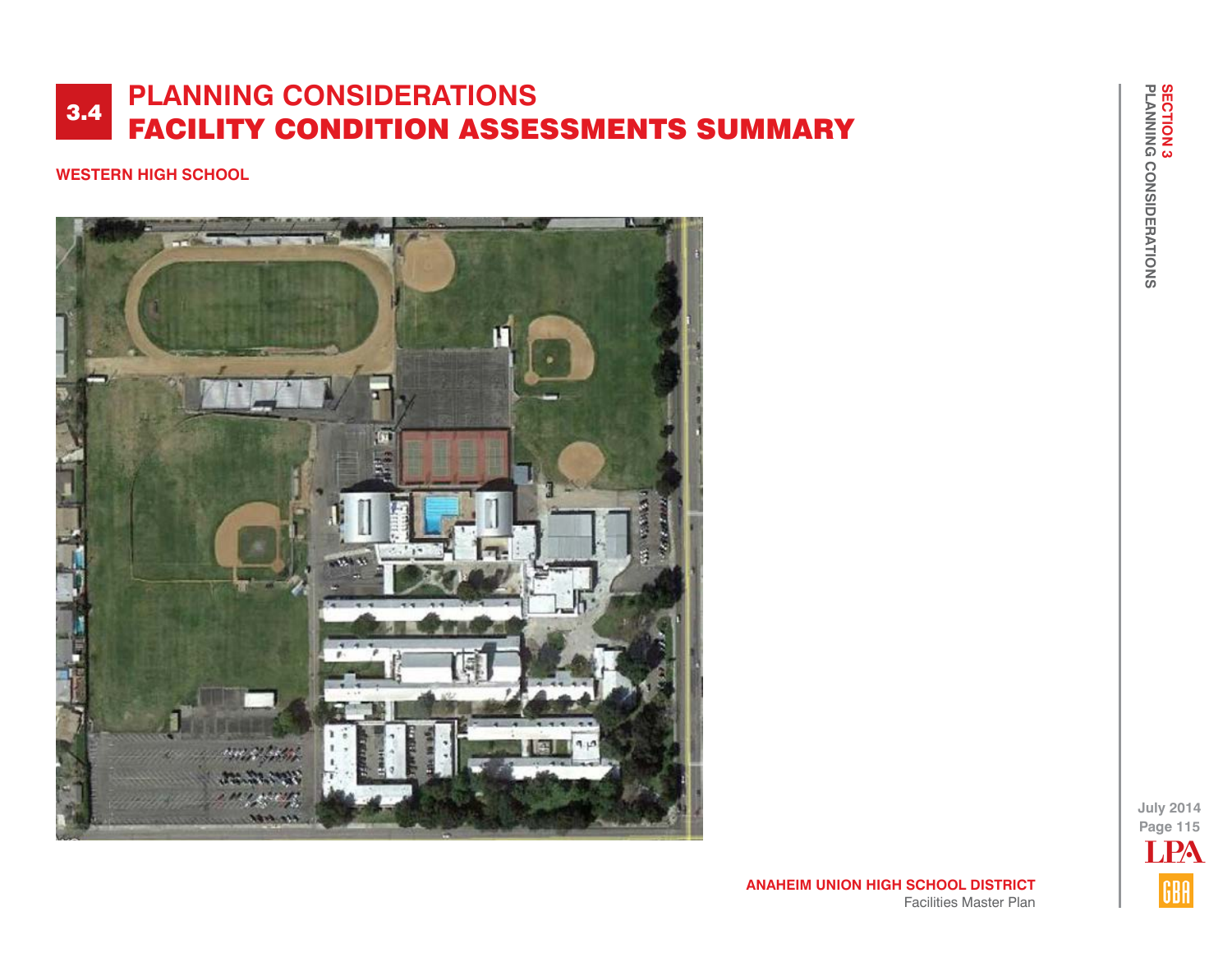## **WESTERN HIGH SCHOOL**

### 501 South Western Avenue Anaheim, CA 92804

Year Constructed 1954 Year Last Modernized 1993

Current Enrollment 2250 Grade Levels 9-12 Administrative Staff 4 Administrators

 86 Teachers 4 Counselors 25-30 Classified

Square Footage 167,699 Site Size (acres) 39

# GREATEST NEEDS:

- **Highest Program Needs:** 
	- o Classroom Upgrades
	- o Gym and PE / Athletic Facilities Upgrades
	- o District facilities "The Forum" and Stadium – need upgrades. Bus access and drop-off to stadium along back driveway should be evaluated for safety.
	- o Restroom upgrades
- ▶ The existing buildings are in need of major modernization.
- ▶ The campus is not secure major problem with vandalism and theft. Need upgraded security fencing.
- Shade structures.
- Need to redesign campus quad.



- Playing fields need to be reconditioned.
- ▶ Need to add separate staff/student parking.
- Maximize the functionality of the small site.
- Revamp teaching spaces to meet S.T.E.M. and Common Core requirements.

# CONDITION ASSESSMENT

Western originally opened as a junior high school in 1954 sharing a similar finger plan building layout with Brookhurst Jr. High School and Orangeview Jr. High School. Western was converted to a high school in 1957 with the addition of the Forum Theater and a second gymnasium. The 39-acre site is located at 501 South Western Avenue, Anaheim, CA 92804. Western

High School is also home to the District's Handel Stadium that operates independently from Western High School athletics.

Total number of classrooms is 72 with 53 standard classrooms, 5 science labs, 3 computer labs, 3 special education classrooms, 2 art, 1 band, 1 choir, 1 culinary arts, 1 wood shop, 1 ASB and 1 ROTC. Some undersized spaces are used as classrooms, but they do not appear in this count.

While some repair work has occurred at Western High School in recent years, the general condition of most buildings is poor to very poor. Architectural finishes are dated and worn. Ceilings replaced in 1993 are sagging. There are not enough restrooms to support students or faculty; some of the previous restroom facilities are non-operational and have been converted to storage. The existing windows are in poor condition and need to be replaced. Of the existing roofing, 85% is in need of a tune-up. The boys locker room and shop building roofs need to be torn off and replaced.

The Forum and Media Center finishes are very dated. Both exhibit severe ADA accessibility issues. The Forum has no accessible audience seating and the stage also lacks accessibility. Outfit the Forum with new seating, ADA wheelchair lift, house lighting, upgraded sound booth, cyclorama and technology. Dressing rooms are needed in the facility.

The Media Center needs new finishes, technology, and ADA access to all levels.

There are several issues to be addressed at the gymnasium including the need for new bleachers. The leaking roof skylights need to be addressed. The girls and boys locker rooms, offices, and team rooms need to be modernized. Provide showers and lockers to meet the current need.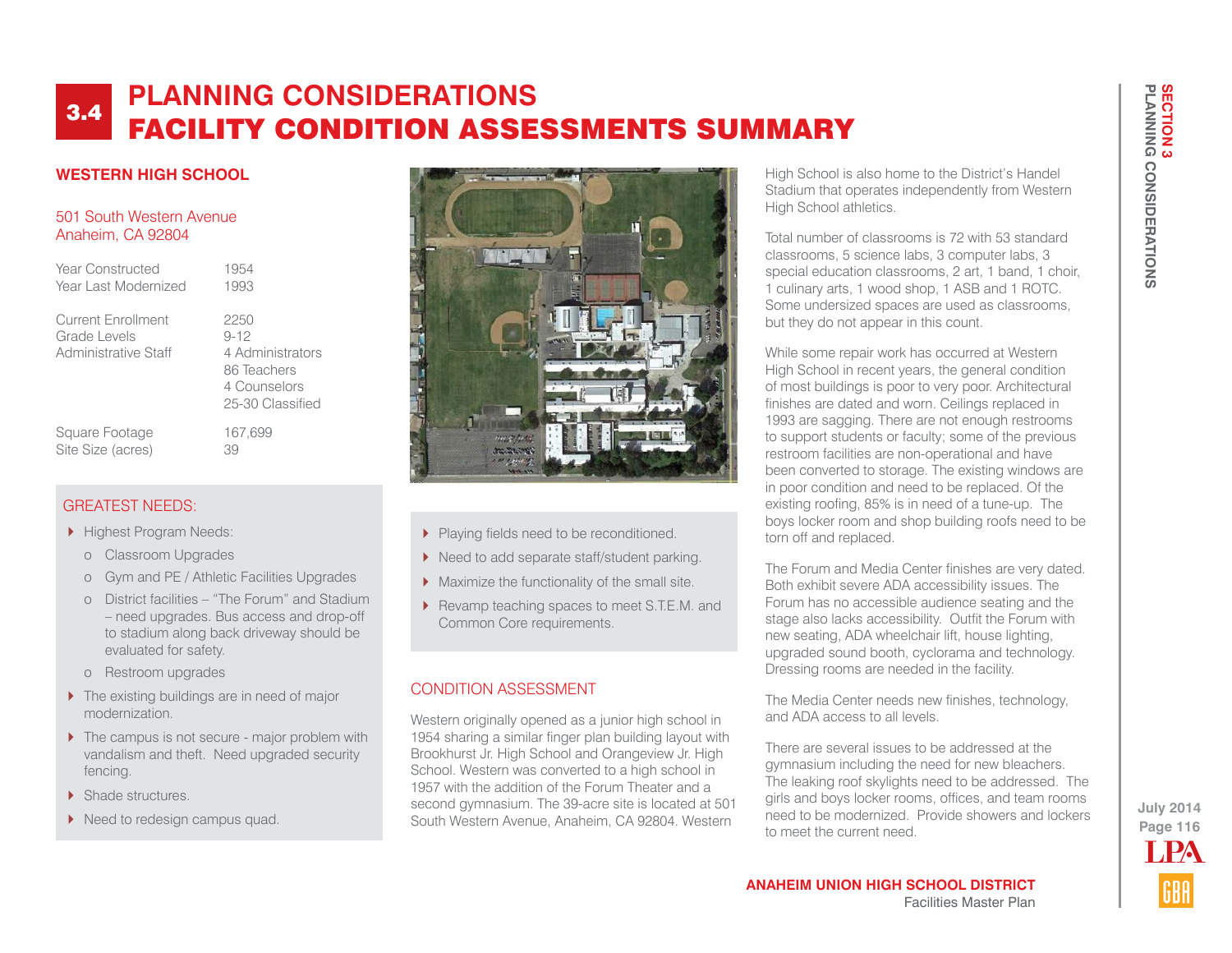## **WESTERN HIGH SCHOOL**

This school is in need of adequately housed and equipped science and computer labs to meet S.T.E.M. requirements.

Enhance the presence and functionality of the administration building.

The existing restrooms need upgrading. Additional restroom facilities are needed. Replace the student store. The portable classroom buildings are new, on concrete foundations, and in good condition. Re-key the school to the District standard keying system. The majority of the window systems need replacement. Provide new window coverings throughout. It is imperative to maximize the functionality of the small site with the addition of two-story facilities.

### SITE CONDITIONS

Campus security is a major concern at Western High School with the need to address ongoing theft and vandalism. Tall fencing is required at the perimeter. Provide chainlink fence (3,100 l.f.) at east and west of fields. Complete the masonry fence (800 l.f.) along the north property line. Provide ornamental steel fence (2,500 l.f.) along the south side o the pedestrian easement and along Orange Avenue.

While the Western Avenue parking lot was recently upgraded and congestion improved, separate staff parking is still needed. Reconfigure the parking lot along Orange Ave. to segregate staff and student parking.

The asphalt paving at the main parking lot and areas between classrooms is in poor condition (247,000 s.f.). The central quad and finger wing concrete paving is in poor condition (97,000 s.f.) with several ADA compliance issues. There are several areas where the cross slope exceeds 2% and where the

slope in the direction of travel exceeds 5% without handrails.

Revamp the entire central quad to include hardscape, landscape, irrigation with smart controllers, seating areas, shade structures and event lighting. Repurpose classroom courtyards to outdoor learning environments with enhanced technology. Address severe ponding in these areas.

Provide a new bike enclosure, golf cart storage and trash enclosure. The digital marquee was installed in 2011. Hi-lo drinking fountains are needed to meet ADA requirements.

Athletic fields need reconditioning. Replace the field irrigation system and connect to the existing smart controller. Provide permanent fence around varsity baseball field.

Provide shared lighting controls at the new tennis complex. Provide gates at each courts.

The swimming pool needs a complete overhaul to address shape, size, and depth.

#### HANDEL STADIUM

Handel Stadium needs include:

- o Upgraded restrooms and team rooms.
- o ADA parking
- o Bus parking
- o Perimeter ornamental steel fencing
- o Security system with cameras
- o Synthetic track and field
- o Replace visitor bleachers
- o New ticket booth and concessions
- o Evaluate the replacement of the stadium lighting.
- o Provide separate irrigation water supply to the stadium.

#### PLUMBING

The existing sewer, water and gas lines need to be replaced. There are major sewer issues within the Administration and P.E. buildings. Provide a gas earthquake shut off valve.

Evaluate the existing storm drain system.

#### **MECHANICAL**

The existing EMS requires a software upgrade. The gym ventilation systems require modernization. A majority of HVAC units need replacement. Address HVAC issues at the new relocatable buildings.

#### Electrical

Revisit the power distribution system. The existing telephone/data, CATV, CCTV, fire alarm, clock/ intercom and security systems need to be upgraded and/or replaced. Consider the addition of security cameras. The fiber backbone needs to be evaluated.

Upgrade the existing site and parking lot lighting with L.E.D. technology for energy efficiency.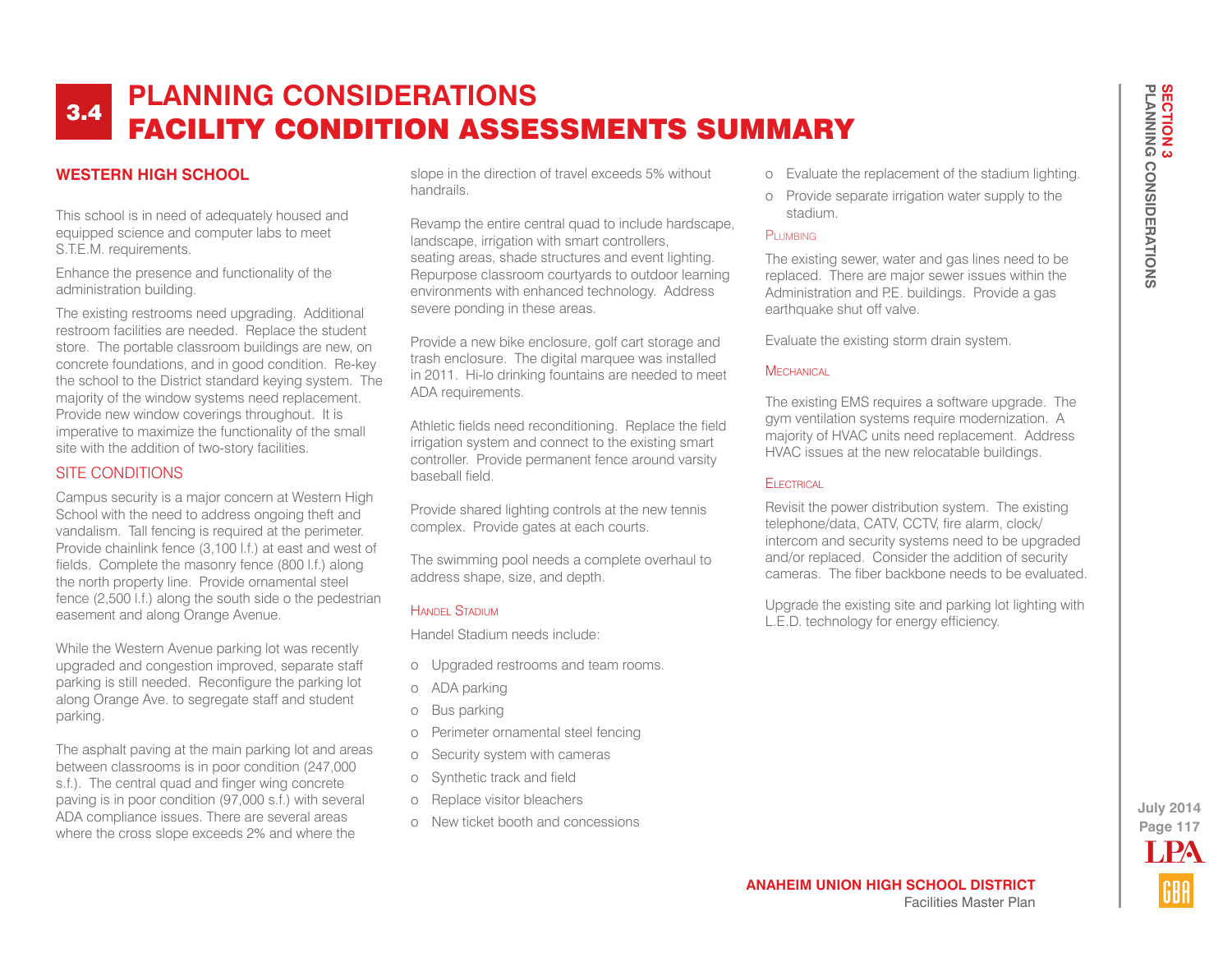

Provide adequate science facilities. The matrix of the Revamp campus quad.





Stadium is in need of renovation



Campus in vital need of fencing/security improvements Upgrade computer labs to meet Common Core





Add lunch shelters.





Upgrade and expand restroom facilities. Overall paving in poor condition across campus. New synthetic track and field at stadium.



**ANAHEIM UNION HIGH SCHOOL DISTRICT** Facilities Master Plan **PLANNING CONSIDERATIONS**

**SECTION 3<br>PLANNING CONSIDERATIONS** 

**SECTION 3**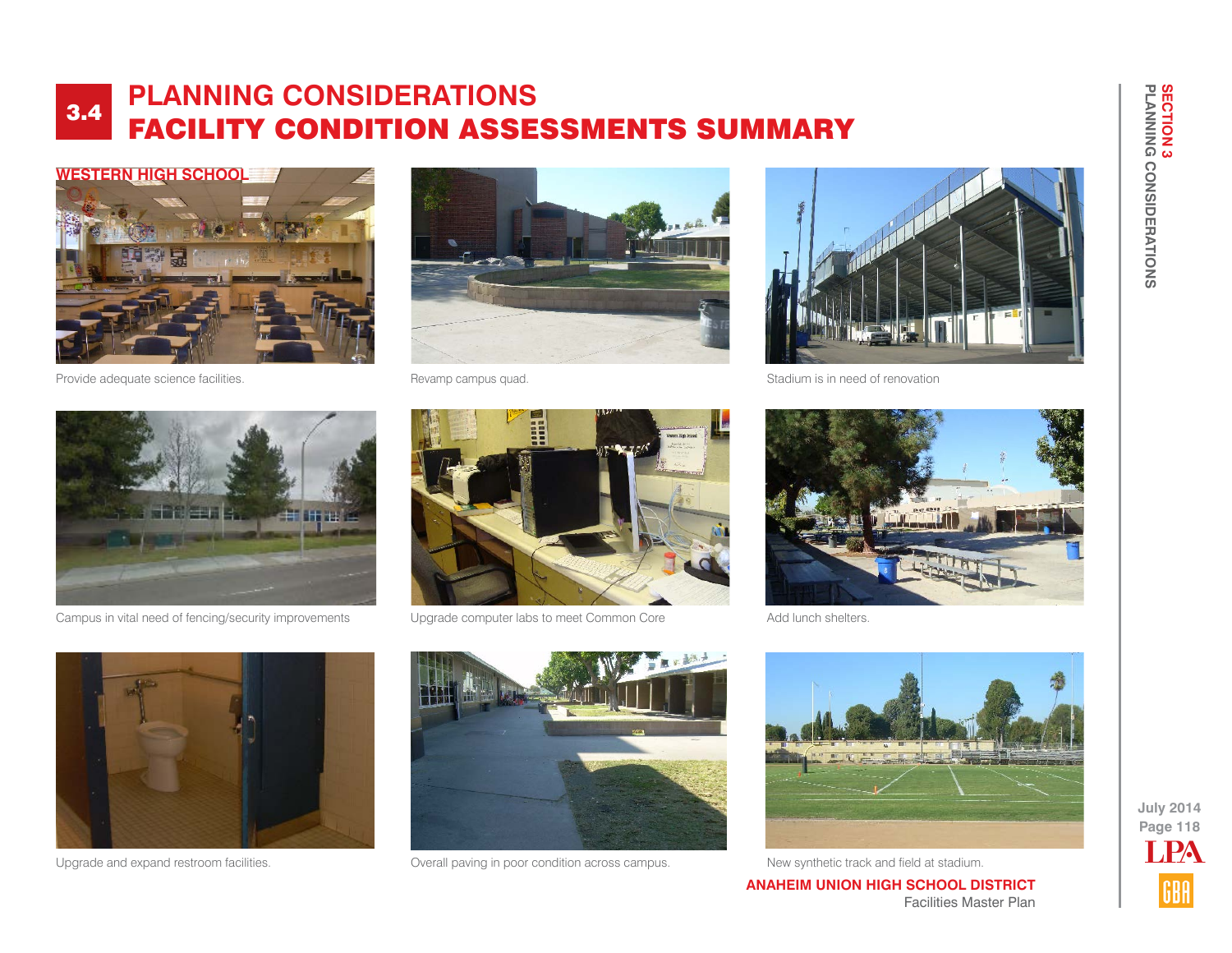## **WESTERN HIGH SCHOOL**



**SECTION 3<br>PLANNING CONSIDERATIONS SECTION 3 PLANNING CONSIDERATIONS**

**Page 119 July 2014** LPA